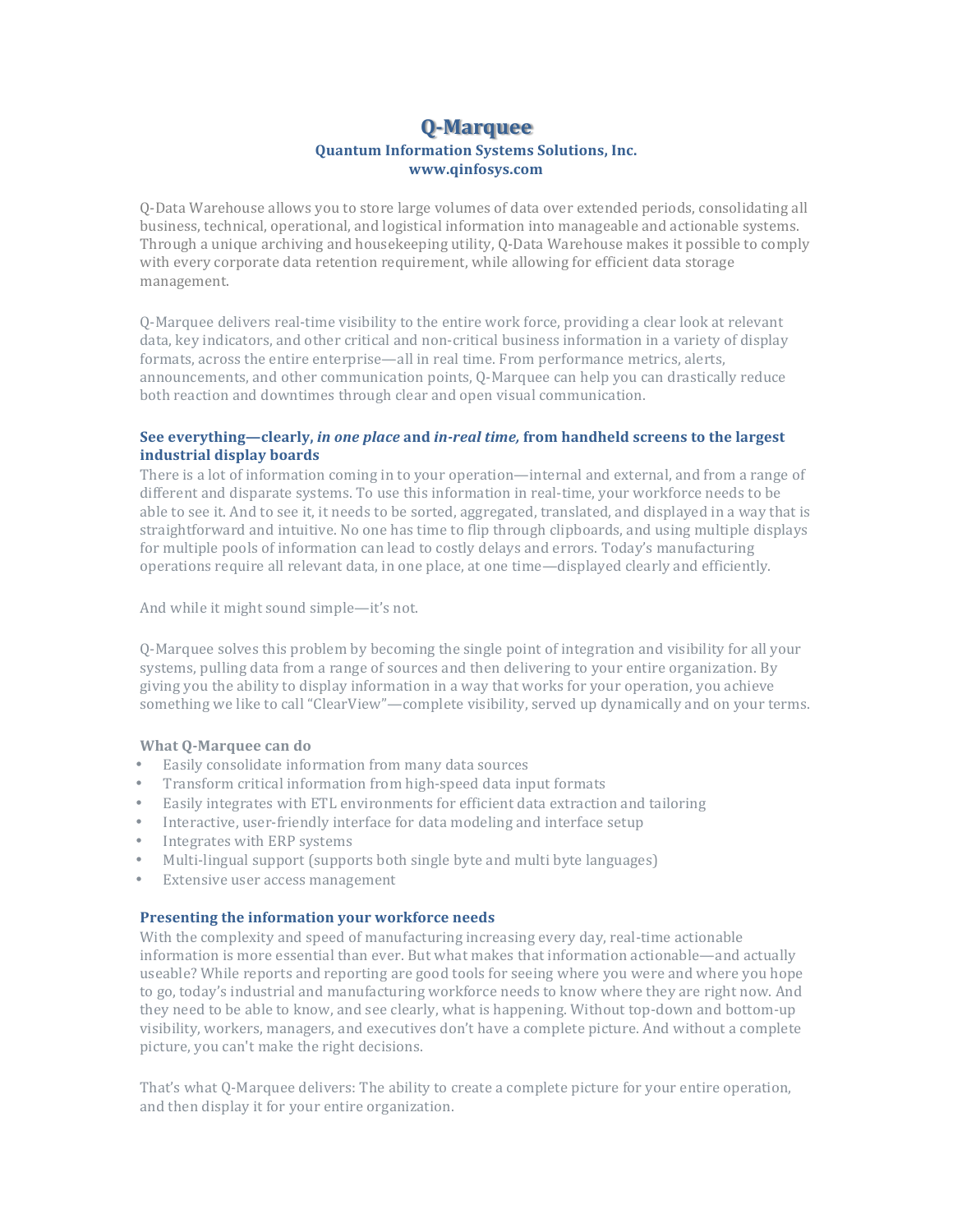Q-Marquee gives you the ability to stream the essential information to industrial display boards, electronic bulletin boards, computer monitors, even high-definition TV screens, allowing your workforce to have the information they need to work in the moment. This real time information display capability providing management and supervisors the opportunity to make adjustments and anticipate issues before they can negatively impact your operation.

By saving time and resources, and providing access to centralized and disparate data sources, Q-Marquee gives your workforce the ability to make rapid and informed decisions, and gives management the added benefit of a "single source of truth"—one report or information display that contains all the pertinent data from all the relevant sources. This unified view means greater accountability.

In addition to being able to graphically and numerically display key performance indicators and other data, Q-Marquee is a dynamic communication platform, capable of delivering both critical and non-critical messaging at the same time. A range of display options and formats means that Q-Marquee can adapt to your needs. From tickers, to graphics, to animations, to alert notifications, your workforce will have one information dashboard—centrally controlled and capable of receiving information from a range of systems and sources.

### **Clear flexibility**

Your employees have a lot of responsibilities, there are a lot of tasks to accomplish, and there is a lot of information for them to process as they are working. From the team on the floor operating the equipment, to the managers and quality assurance officers managing the processes and outputs, to the executives and leadership making decisions daily—and sometimes in-the-moment based on a range of factors—there is a lot of information that needs to be shared throughout your organization. The challenge is to serve up the information in a way that is actionable, but not intrusive.

#### **Multiple display options**

Manufacturing is a diverse industry, with a range of employees performing a variety of tasks—all in multiple locations. The information one team needs may not be the information another team needs. The same goes for how that information is displayed. One-size-fits-all simply won't work. Q-Marquee provides a range of display formats. You are not restricted to LED display/ANDON boards with their limited color options and image sharpness. Through a superior GUI you get the ability for complete customization—and the flexibility to use high-resolution displays. That means information can be shared in a way that is easy to see, understand, and digest.

#### **Complete visual integration**

It's one thing to collect information from a range of different sources, slam it it together, crunch the numbers, generate reports, and catalog for later use. It's another thing to take that information some collected in real-time—and interpret it, aggregate it and then display it in one streamlined display system, across your entire enterprise. If everyone is looking at the same information, at the same time, there is less confusion and more clarity. By standardizing data across the organization into a "single source of truth," Q-Marquee makes it possible for everyone in your organization to have the necessary visibility at all times.

#### **Top-down, bottom-up clarity**

When it comes to manufacturing enterprise, what's "true" for one team may not be "true" for another—especially when everyone is relying on manually generated reports or displays. These natural discrepancies can make it hard to spot potential issues and plan accordingly. This resource allows both workforce and management to see progress toward operational and production goals based on a single stream of collected and collated data—so everyone is using the same information and at the same time. Specifically designed for high-resolution monitors and screens, it provides you with simple, easy-to-use interfaces to display both graphical and numeric information in real-time